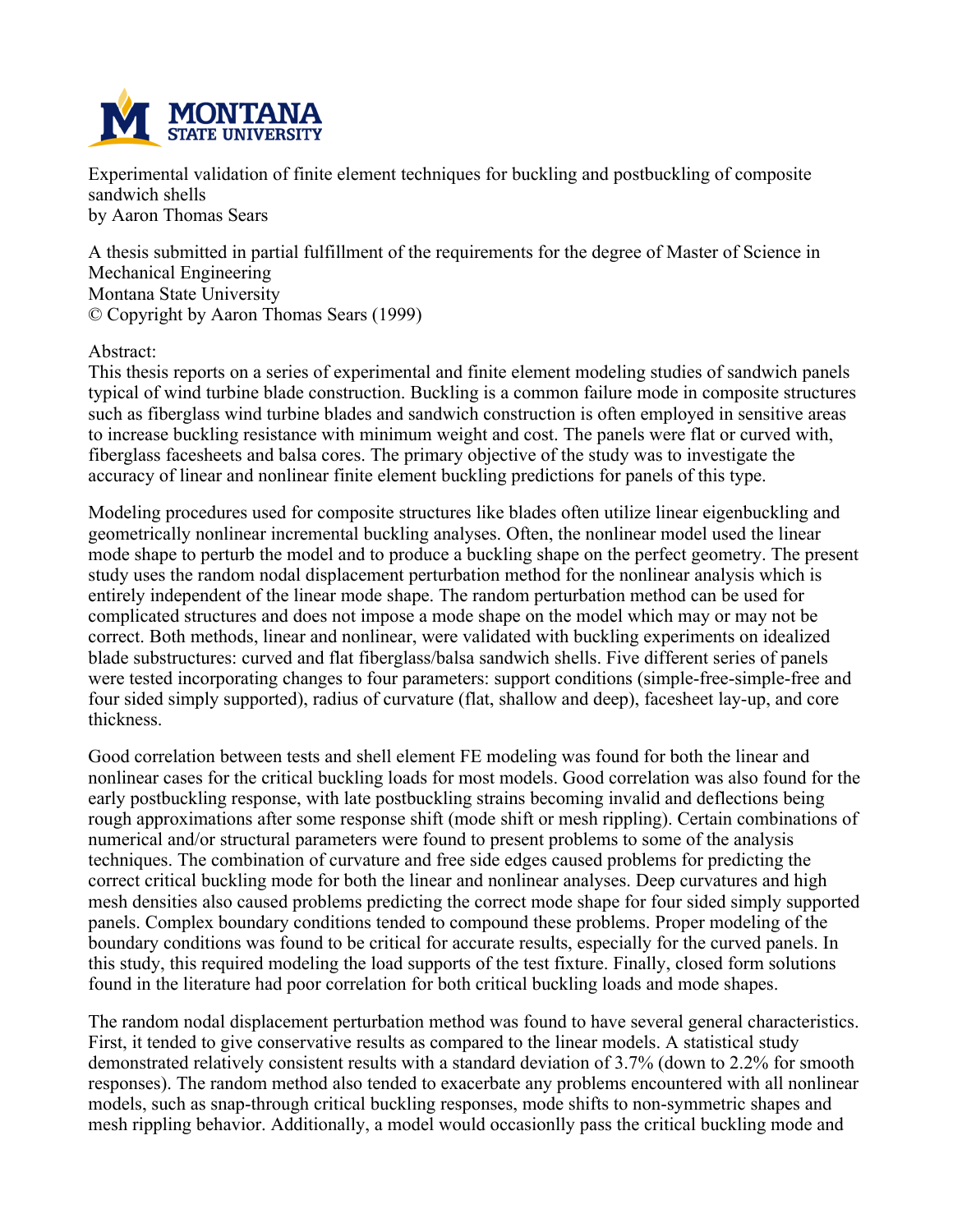**continue loading until finally buckling into a higher mode shape. These last two problems were a function of the average size of the perturbations (slight for the mode shifts, significant for snap-through and higher buckling modes). Finally, large perturbations would sometimes violate curvature requirements for sandwich modeling due to high local curvatures caused by the random displacements.**

**It is recommended that both linear and nonlinear random perturbation method analyses be run for sandwich structures with curvature or complex boundary conditions. The more conservative result of** the two is generally the more accurate. If the nonlinear model buckles in a higher mode shape at a **significantly higher critical buckling load, another nonlinear run is necessary to confirm the mode shape.**

**Numerical parametric studies were also performed to establish FE modeling guidelines for buckling analyses. In addition to the conclusions above several other observations were made. The effect of using sandwich modeling is very significant even for relatively thin cores. The analyses are not particularly sensitive to the core properties, only the approximate range is required for good** predictions. The effects of angled loads up to 10% higher on one side are not significant. The mixed **element model (solid brick element core and shell facesheets) did not provide accurate predictions (twice the experimental and shell predicted loads).**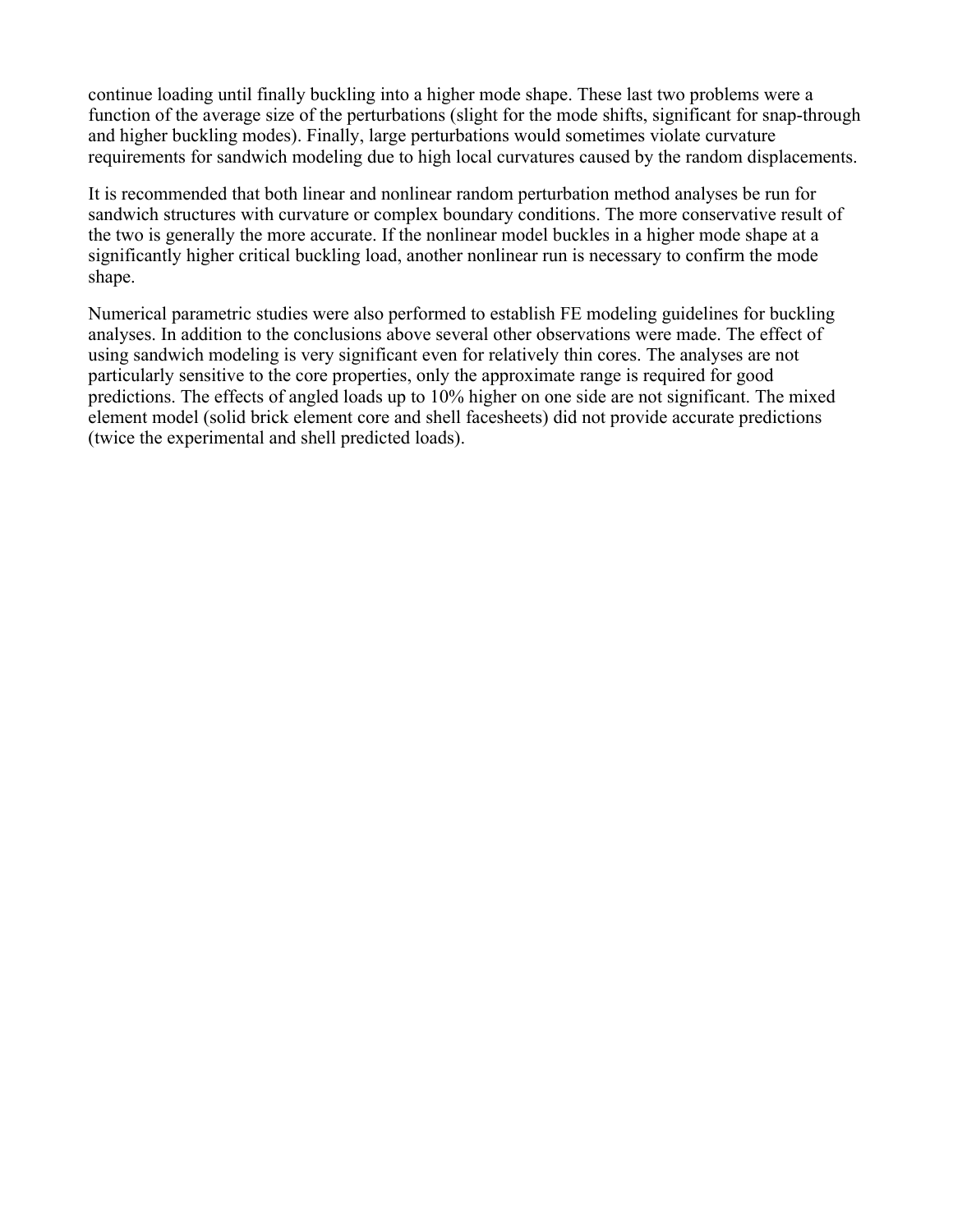# EXPERIMENTAL VALIDATION OF FINITE ELEMENT TECHNIQUES FOR BUCKLING AND POSTBUCKLING OF COMPOSITE SANDWICH SHELLS

by

Aaron Thomas Sears

A thesis submitted in partial fulfillment of the requirements for the degree

 $\sigma$ f

Master of Science

in

Mechanical Engineering

MONTANA STATE UNIVERSITY-BOZEMAN Bozeman, Montana

December, 1999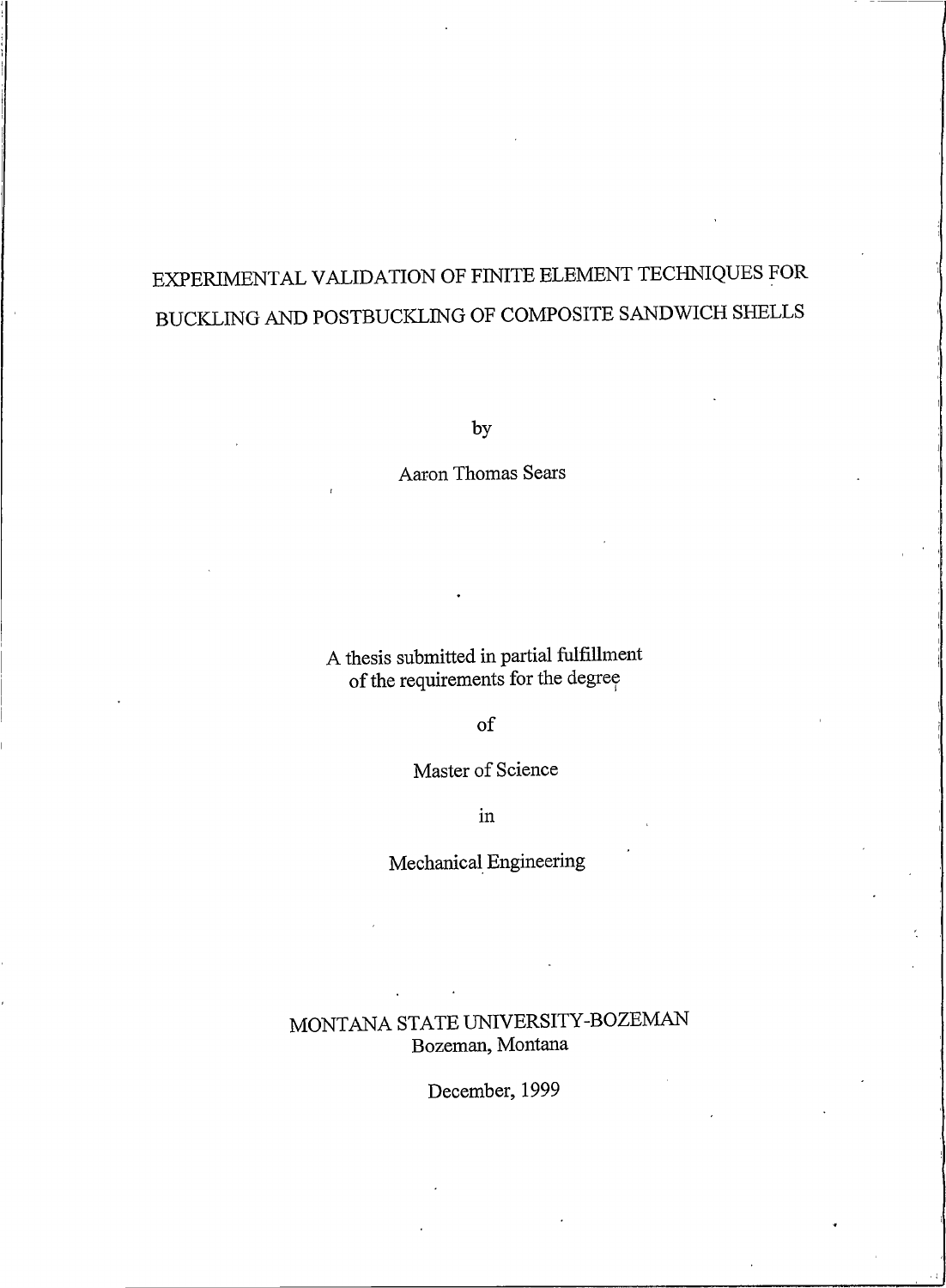# N 378<br>Selb9

## **APPROVAL**

### of a thesis submitted by

**Aaron Thomas Sears** 

This thesis has been read by each member of the thesis committee and has been found to be satisfactory regarding content, English usage, format, citations, bibliographic style, and consistency, and is ready for submission to the College of Graduate Studies.

Dr. Douglas Cairns

How

Chairman, Graduate Committee

Approved for the Department of Mechanical and Industrial Engineering

Dr. Vic Cundy

**Department**Head

 $\frac{(1/7)^{9}}{2}$ 

Approved for the College of Graduate Studies

Dr. Bruce McLeod Trace

Graduate Déan

Date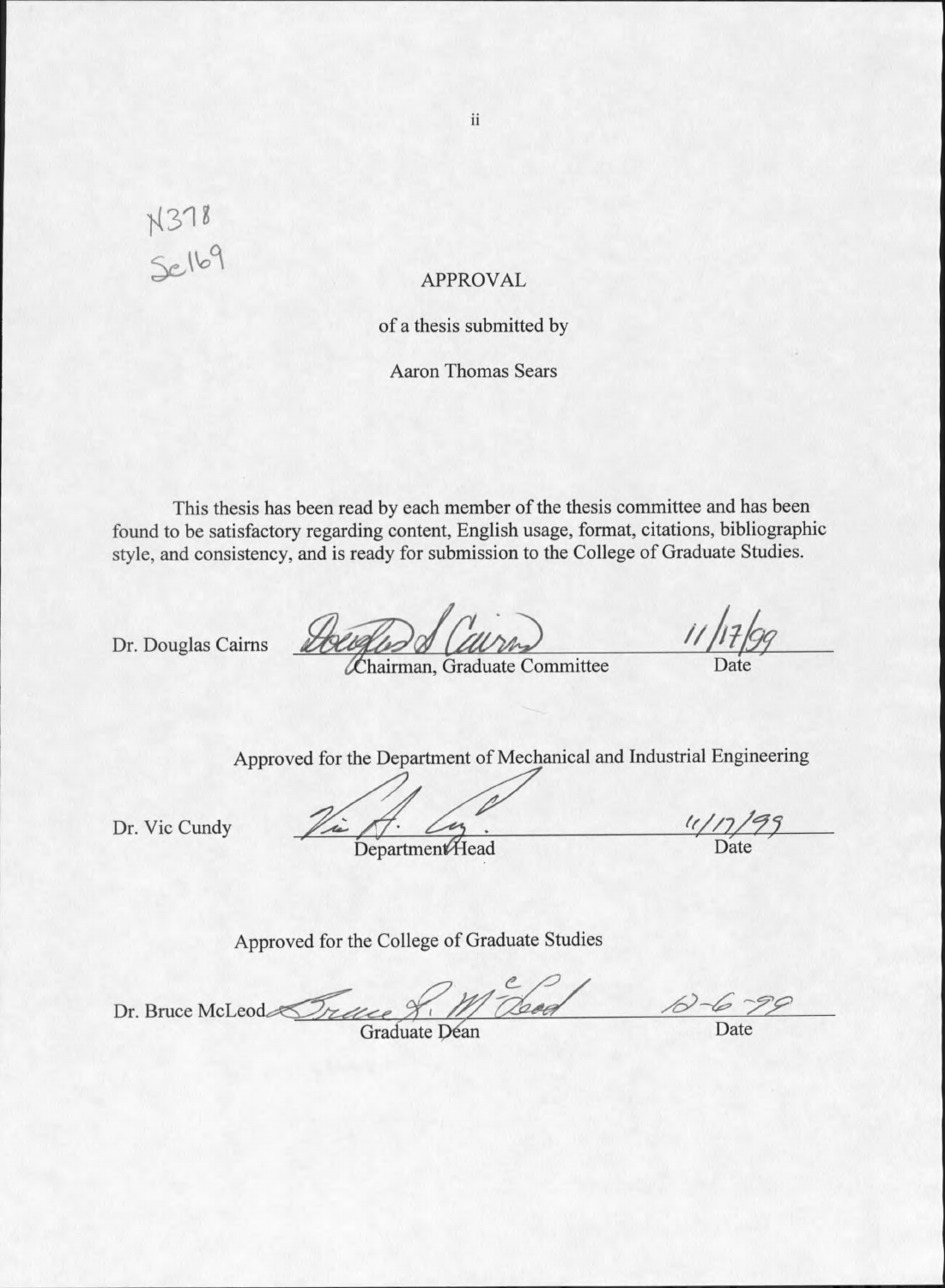#### STATEMENT OF PERMISSION TO USE

In presenting this thesis in partial fulfillment of the requirements for a master's degree at Montana State University-Bozeman, I agree that the Library shall make it available to borrowers under rules of the Library.

If I have indicated my intention to copyright this thesis by including a copyright notice page, copying is allowable only for scholarly purposes, consistent with "fair use" as prescribed in the U.S. Copyright Law. Requests for permission for extended quotation from or reproduction of this thesis in whole or in parts may be granted only by the copyright holder.

 $\int_{\mathcal{C}^2}$ Signature Date

iii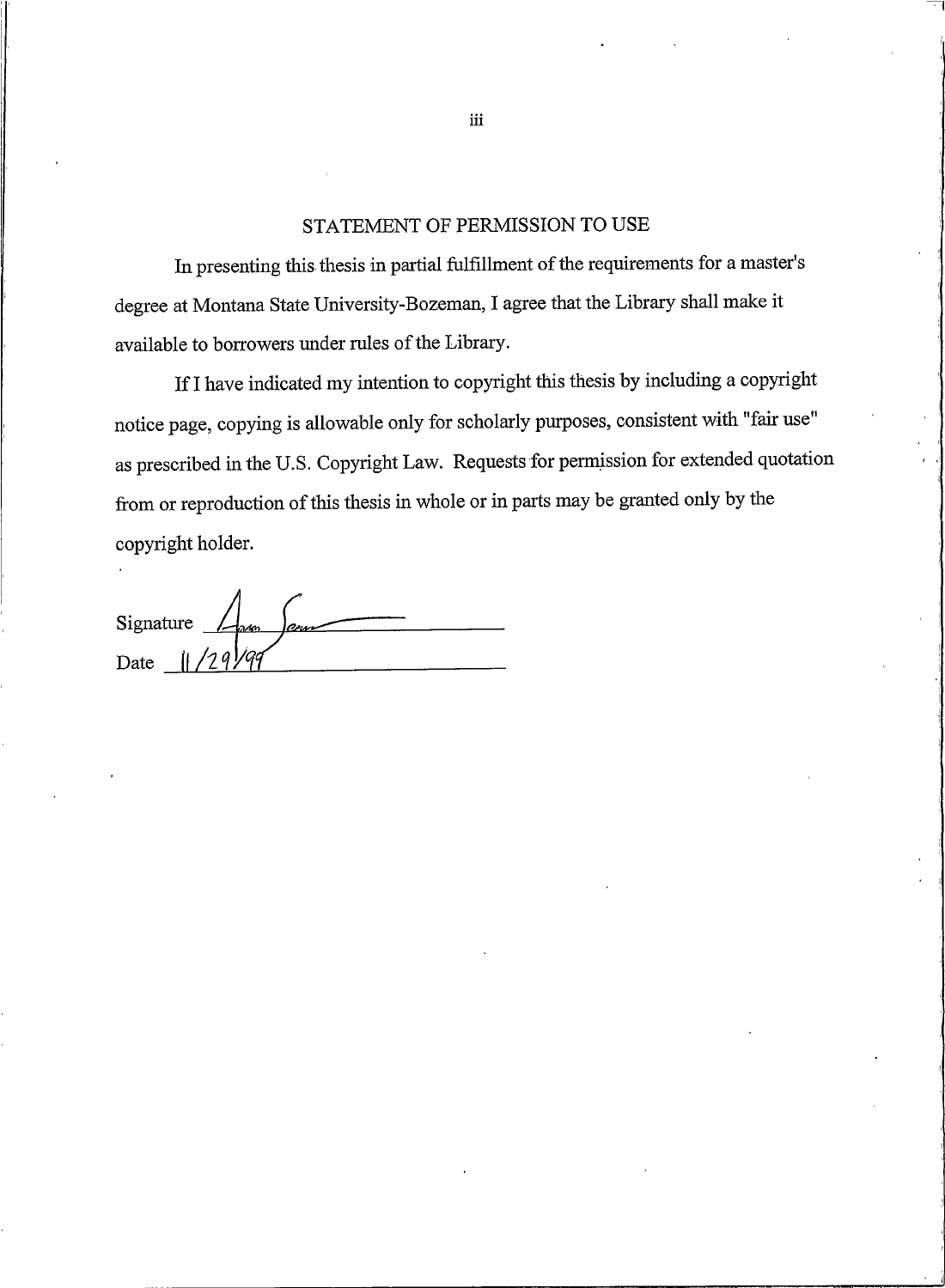#### **ACKNOWLEDGEMENTS**

The author would like to acknowledge the support of Dr. Doug Cairns and Dr. John Mandell for their guidance, advice and patience throughout this long project. Numerous other people have also helped this project towards fruition, in particular I would like to thank: Dan Samborsky for his advice and help with the testing and manufacturing of the panels; Dr. Ladean McKittrick with the nuts and bolts of the FEA code and techniques; Jon Skramstad for his help with the RTM equipment; Will Ritter for making the majority of the panels; and Cullen Davidson, Ross Rosseland, and Charlie Evertz for help with the grunt labor. This project was funded by grants from DOE EPSCoR, under account #292051.

Lastly, and most importantly, I would like to thank my parents, Dr. John and Carolyn Sears, for their love and support. I would have never finished without them.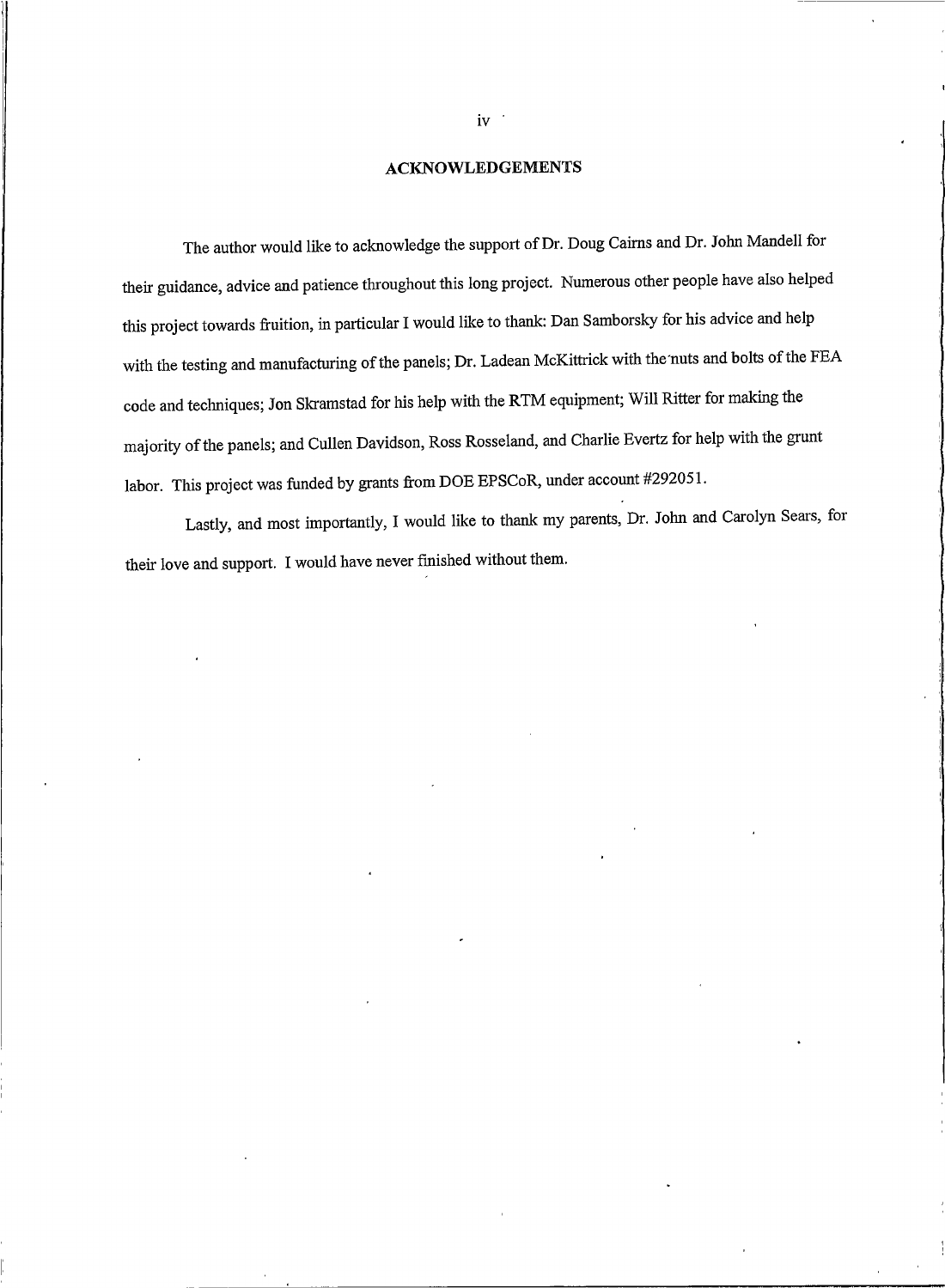## TABLE OF CONTENTS

Page

| $\overline{4}$ |  |
|----------------|--|
|                |  |
|                |  |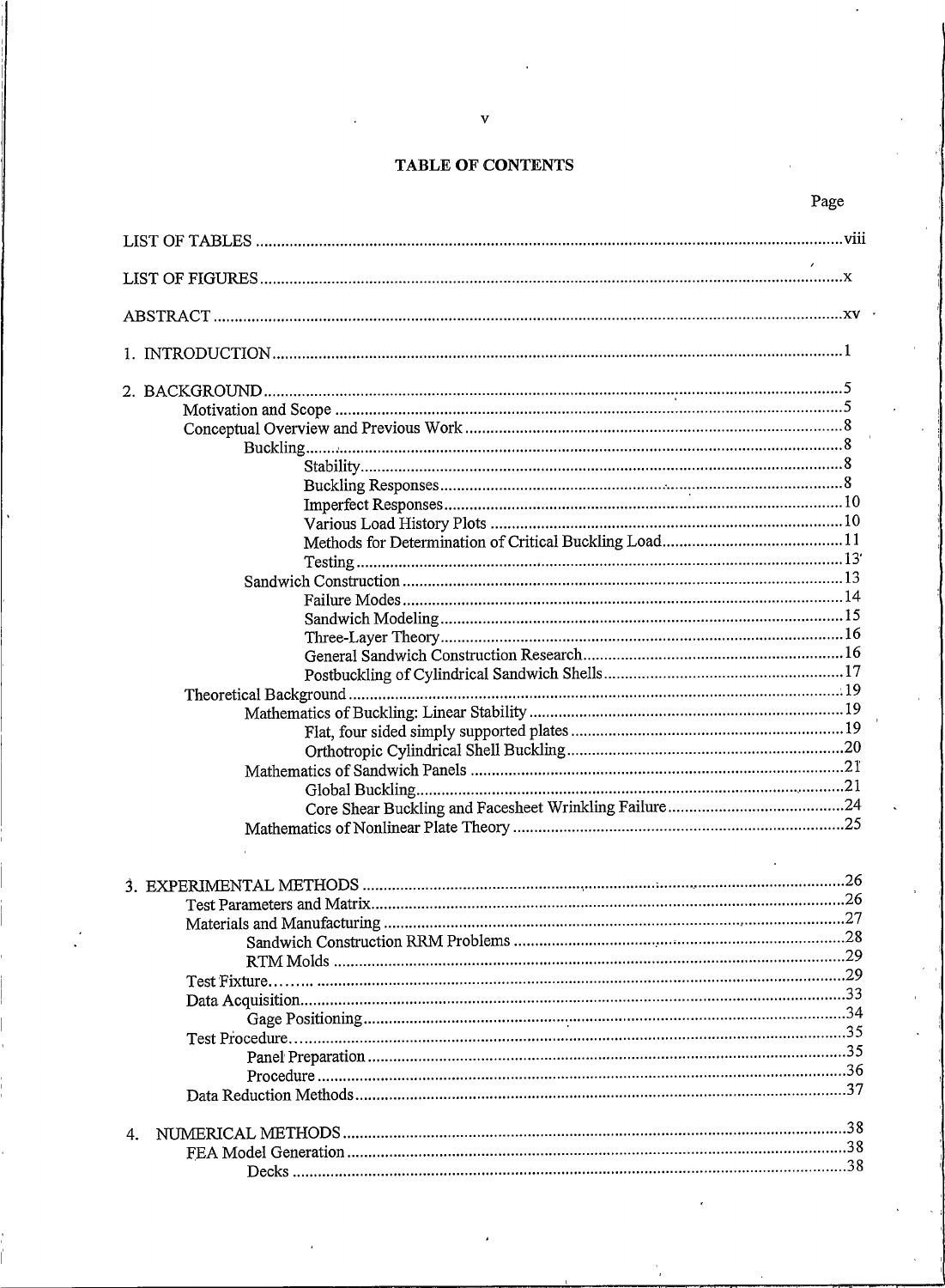# TABLE OF CONTENTS - Continued

 $\bar{z}$ 

| 5. |  |
|----|--|
|    |  |
|    |  |
|    |  |
|    |  |
|    |  |
|    |  |
|    |  |
|    |  |
|    |  |
|    |  |
| 6. |  |
|    |  |
|    |  |
|    |  |
|    |  |
|    |  |
|    |  |
|    |  |
|    |  |
|    |  |
|    |  |
|    |  |
|    |  |
|    |  |
|    |  |
|    |  |
|    |  |
|    |  |
|    |  |
|    |  |
|    |  |
|    |  |

vi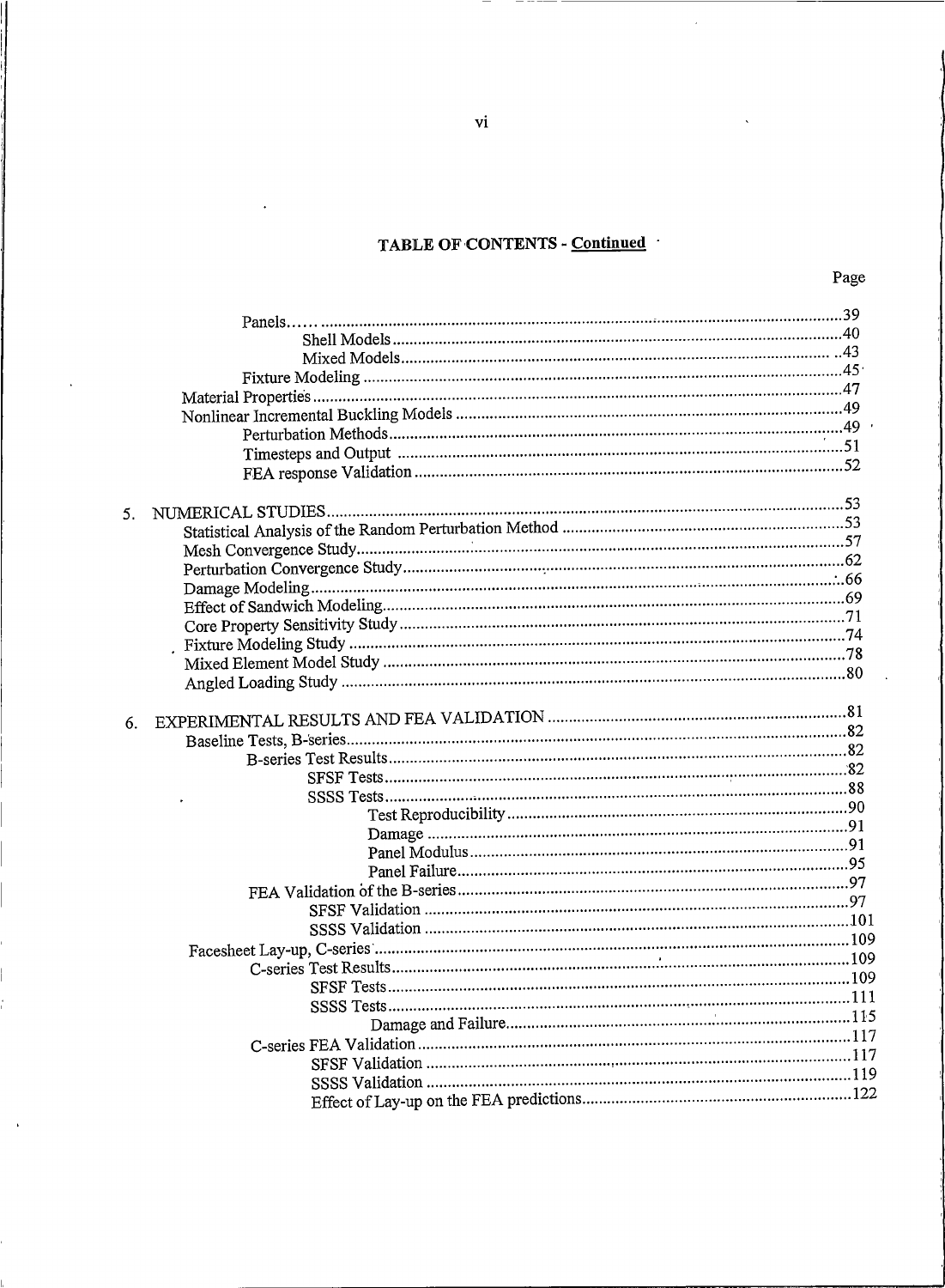# **TABLE OF CONTENTS - Continued**

# Page

| 7. |  |
|----|--|
|    |  |
|    |  |
|    |  |
|    |  |
|    |  |
|    |  |
|    |  |
|    |  |
|    |  |
|    |  |
|    |  |
|    |  |
|    |  |
|    |  |
|    |  |
|    |  |
|    |  |
|    |  |
|    |  |

 $\overline{7}$ .

ï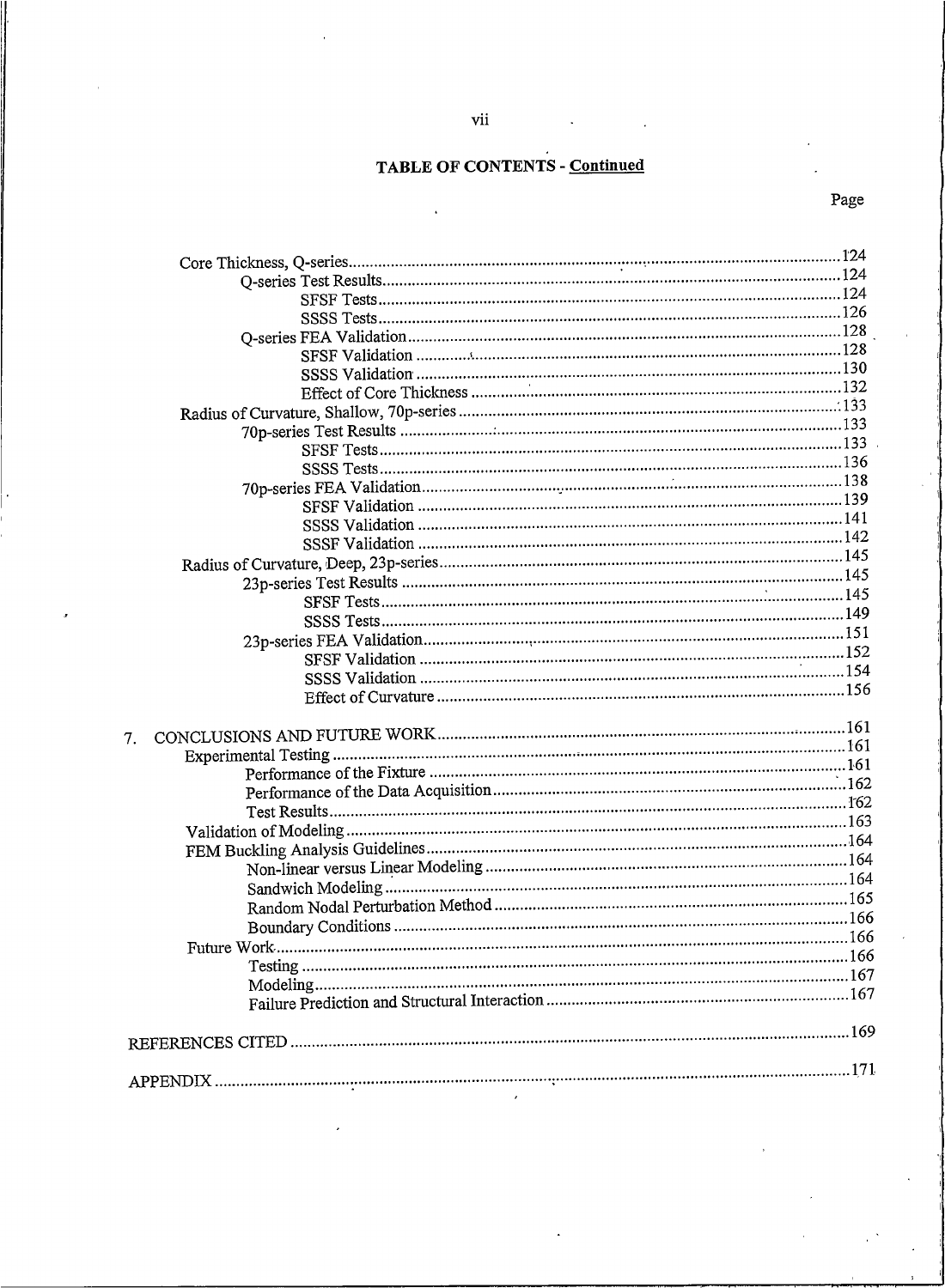#### **LIST OF TABLES**

| Table | Page                                                                                                   |
|-------|--------------------------------------------------------------------------------------------------------|
|       | Chapter 3                                                                                              |
| 1.    |                                                                                                        |
| 2.    |                                                                                                        |
|       | Chapter 4                                                                                              |
| 1.    |                                                                                                        |
| 2.    |                                                                                                        |
|       | Chapter 5                                                                                              |
| 1.    |                                                                                                        |
| 2.    |                                                                                                        |
| 3.    |                                                                                                        |
| 4.    |                                                                                                        |
| 5.    |                                                                                                        |
| 6.    |                                                                                                        |
| 7.    |                                                                                                        |
| 8.    |                                                                                                        |
|       | Chapter 6                                                                                              |
| 1.    |                                                                                                        |
| 2.    |                                                                                                        |
| 3.    |                                                                                                        |
| 4.    |                                                                                                        |
| 5.    |                                                                                                        |
| 6.    |                                                                                                        |
| 7.    | critical buckling loads and mode shapes for the B-series tested panels and all predictive analyses 102 |
| 8.    |                                                                                                        |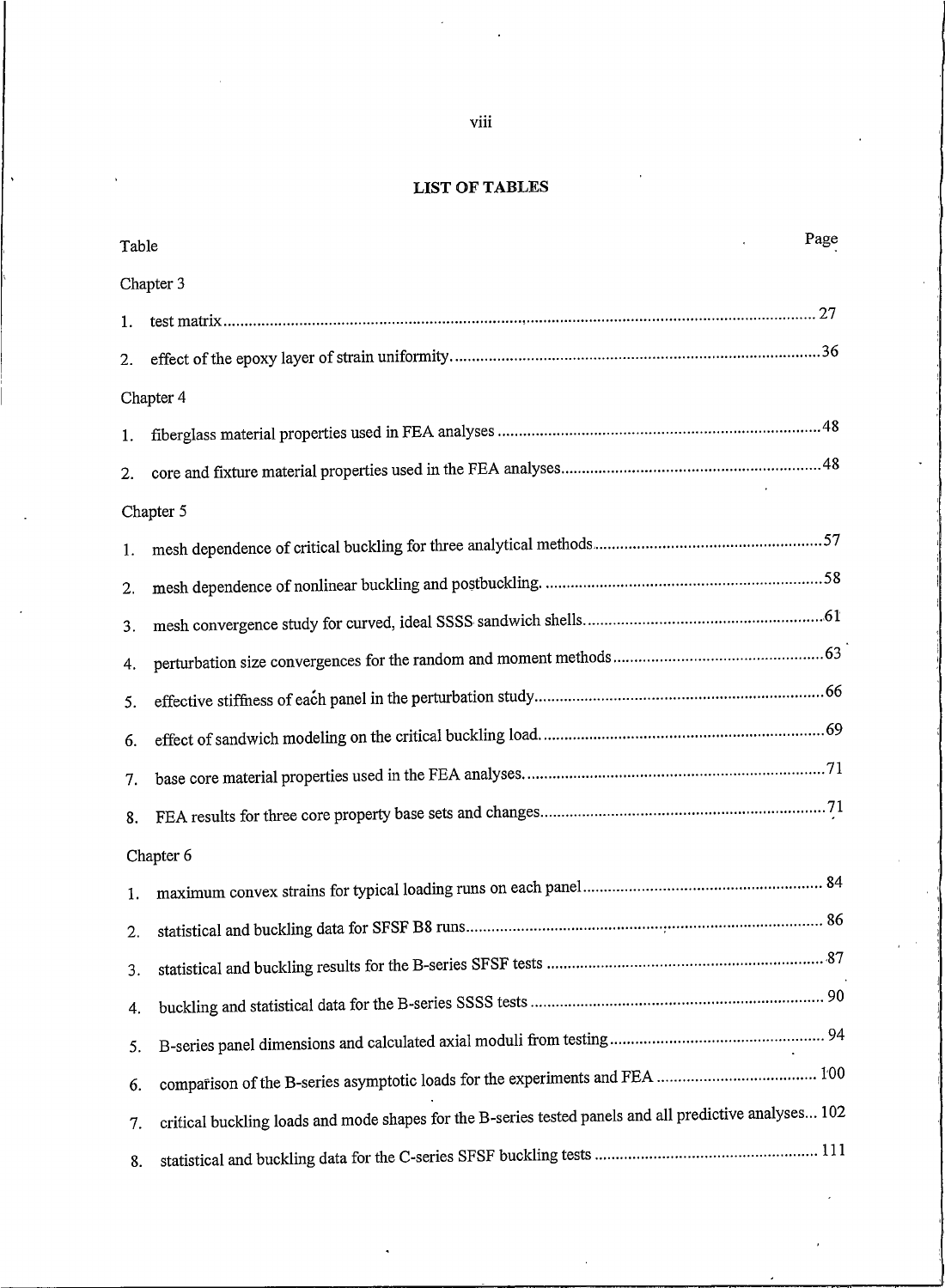| 12. critical buckling loads and mode shapes for the C-series tested panels and all predictive analyses  119 |
|-------------------------------------------------------------------------------------------------------------|
|                                                                                                             |
|                                                                                                             |
|                                                                                                             |
| 16. critical buckling loads and mode shapes for the C-series tested panels and all predictive analyses 130  |
|                                                                                                             |
|                                                                                                             |
|                                                                                                             |
|                                                                                                             |
|                                                                                                             |
|                                                                                                             |
|                                                                                                             |
|                                                                                                             |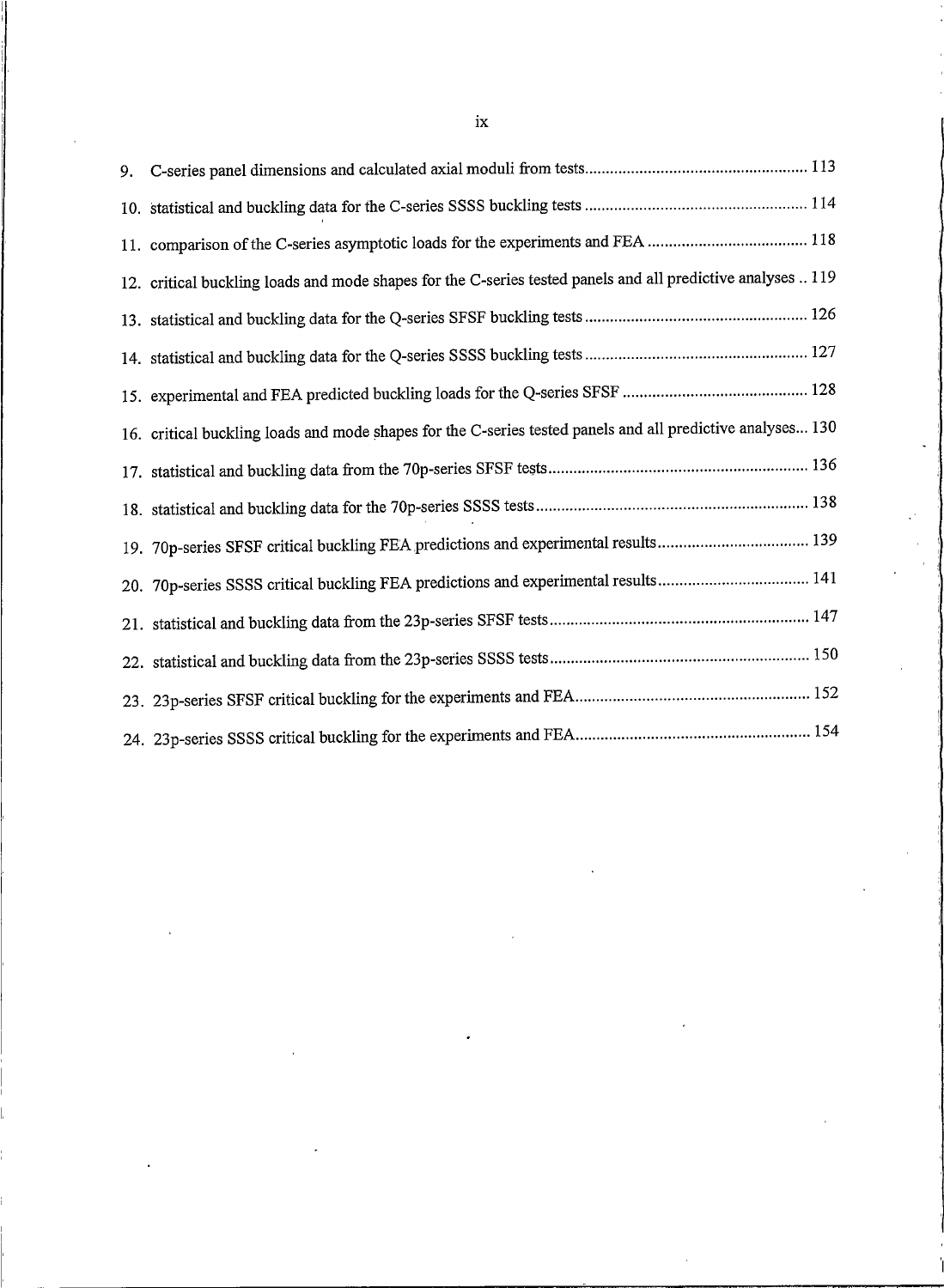### **LIST OF FIGURES**

| Figure | Page                                                                                    |  |
|--------|-----------------------------------------------------------------------------------------|--|
|        | Chapter 1                                                                               |  |
| 1.     |                                                                                         |  |
| 2.     | FE drawing of the MSU fiberglass AOC15/50 wind turbine blade design with cross section2 |  |
| 3.     |                                                                                         |  |
|        | Chapter 2                                                                               |  |
| 1.     |                                                                                         |  |
| 2.     |                                                                                         |  |
| 3.     |                                                                                         |  |
| 4.     | example of the difference between critical buckling determination methods  12           |  |
| 5.     |                                                                                         |  |
| 6.     |                                                                                         |  |
|        | Chapter 3                                                                               |  |
| 1.     |                                                                                         |  |
| 2.     |                                                                                         |  |
| 3.     |                                                                                         |  |
| 4.     |                                                                                         |  |
| 5.     |                                                                                         |  |
| 6.     |                                                                                         |  |
| 7.     |                                                                                         |  |
| 8.     |                                                                                         |  |
| 9.     | examples of the strain/load differential used for the strain reversal technique37       |  |
|        | Chapter 4                                                                               |  |
| 1.     |                                                                                         |  |
| 2.     |                                                                                         |  |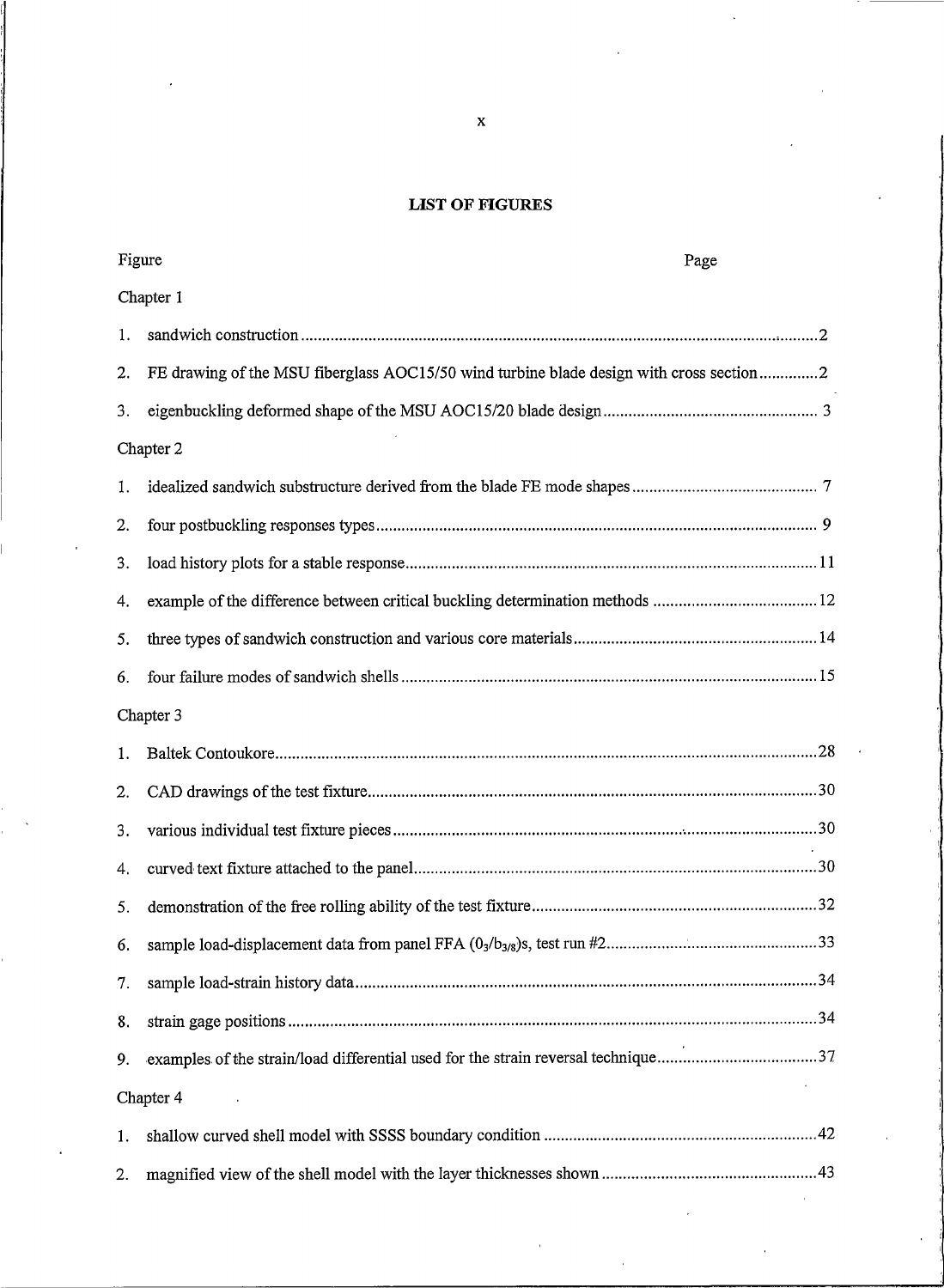| 3.  |                                                                                                       |
|-----|-------------------------------------------------------------------------------------------------------|
| 4.  |                                                                                                       |
| 5.  |                                                                                                       |
| 6.  |                                                                                                       |
| ٠7. |                                                                                                       |
|     | Chapter 5                                                                                             |
| 1.  |                                                                                                       |
| 2.  | magnified view of the buckling knees for several statistical study cases exhibiting the 'smooth' and  |
| 3.  |                                                                                                       |
| 4.  |                                                                                                       |
| 5.  |                                                                                                       |
| 6.  |                                                                                                       |
| 7.  | effect of panel curvature on the mesh dependence of the random perturbation method, ideal SSSS62      |
| 8.  |                                                                                                       |
| 9.  |                                                                                                       |
|     |                                                                                                       |
|     | 11. example of the difficulty using the random pert.method and element failure damage modeling 68     |
|     |                                                                                                       |
|     |                                                                                                       |
|     |                                                                                                       |
|     | 15. examples of soft cores causing mesh dependent ripples in the buckling shapes 73                   |
|     | 16. effect of modeling the fixture, demonstrated by response comparisons with the ideal SSSS models75 |
|     |                                                                                                       |
|     |                                                                                                       |
|     |                                                                                                       |
|     | 20. load verus in-plane deflection plot comparing the responses of the shell and mixed models 79      |

xi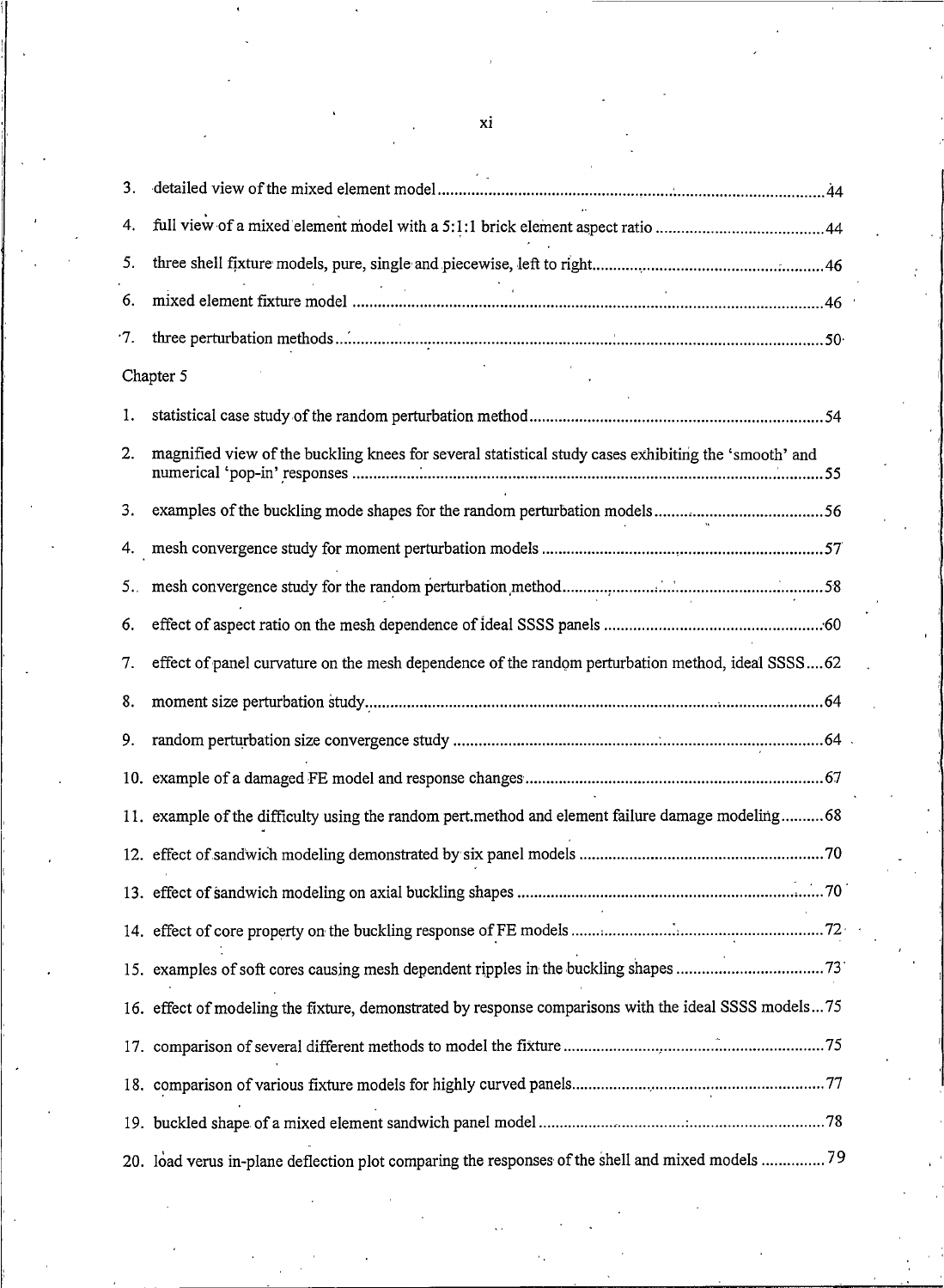|    | Chapter 6                                                                                             |  |  |  |
|----|-------------------------------------------------------------------------------------------------------|--|--|--|
| ı. |                                                                                                       |  |  |  |
| 2. |                                                                                                       |  |  |  |
| 3. |                                                                                                       |  |  |  |
| 4. |                                                                                                       |  |  |  |
| 5. | typical loading and unloading historesis of a B-series SSSS tested panel without audible matrix       |  |  |  |
| 6. | comparison of three separate SSSS loadings of panel B8 without damage between tests or fixture        |  |  |  |
| 7. | typical B-series SSSS strain responses plotted along with the average strain response 93              |  |  |  |
| 8. |                                                                                                       |  |  |  |
| 9. |                                                                                                       |  |  |  |
|    |                                                                                                       |  |  |  |
|    |                                                                                                       |  |  |  |
|    | 12. perturbation convergence and other response characteristics of SFSF condition, flat FE models  98 |  |  |  |
|    |                                                                                                       |  |  |  |
|    |                                                                                                       |  |  |  |
|    | 16. B-series SSSS, FEA to test comparison of load-strain histories showing good postbuckling          |  |  |  |
|    | 17. another B-series SSSS, FEA-test comparison of load-strain histories showing good postbuckling     |  |  |  |
|    | 18. third B-series SSSS, FEA-test comparison of load-strain histories showing relatively poor         |  |  |  |
|    | 19. LOD plot of the three FE models used for qualitative validation of the B-series, SSSS tests108    |  |  |  |
|    | 20. compilation of the C-series SFSF tests containing one example test per panel110                   |  |  |  |
|    | 21. compilation of the three SFSF tests of panel C5 tested into the postbuckling range110             |  |  |  |
|    | 22. compilation of the C-series SSSS tests, one example shown for each panel112                       |  |  |  |
|    | 23. two SSSS tests on panel C1, first showing the loading and unloading historesis, the second        |  |  |  |

xii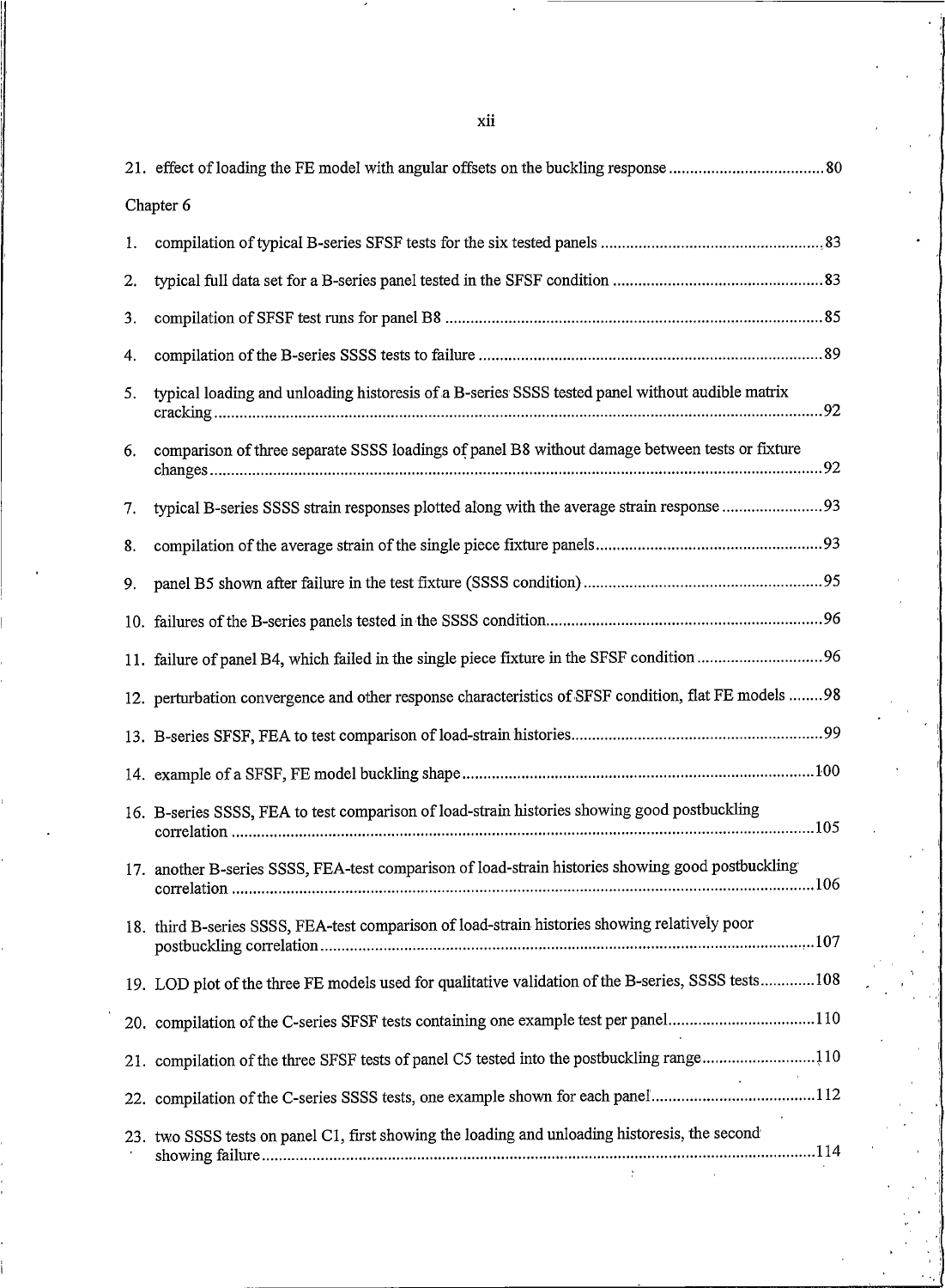| 25. average strain responses for the C-series panels from the SSSS tests to failure116           |
|--------------------------------------------------------------------------------------------------|
| 26. example of the load-strain C-series response in the SSSS condition, along with the resulting |
|                                                                                                  |
| 28. FE model rediction as compared to tests for the C-series in the SFSF condition119            |
|                                                                                                  |
|                                                                                                  |
| 31. C-series, SSSS, comparison bewtween a second test run and same FE model (from 6-30)122       |
| 32. example of the effect of facesheet lay-up on buckling responses for both the SSSS and SFSF   |
|                                                                                                  |
|                                                                                                  |
|                                                                                                  |
|                                                                                                  |
|                                                                                                  |
|                                                                                                  |
| 39. effect of core thickness on buckling (B & Q-series SFSF and SSSS responses, test and FE)132  |
|                                                                                                  |
|                                                                                                  |
|                                                                                                  |
|                                                                                                  |
|                                                                                                  |
|                                                                                                  |
|                                                                                                  |
|                                                                                                  |
| 48. comparison of the three support conditions tested for the shallow curved panels143           |
| 49. out of plane deflection contour plots for the 70p-series model in the SSSF condition144      |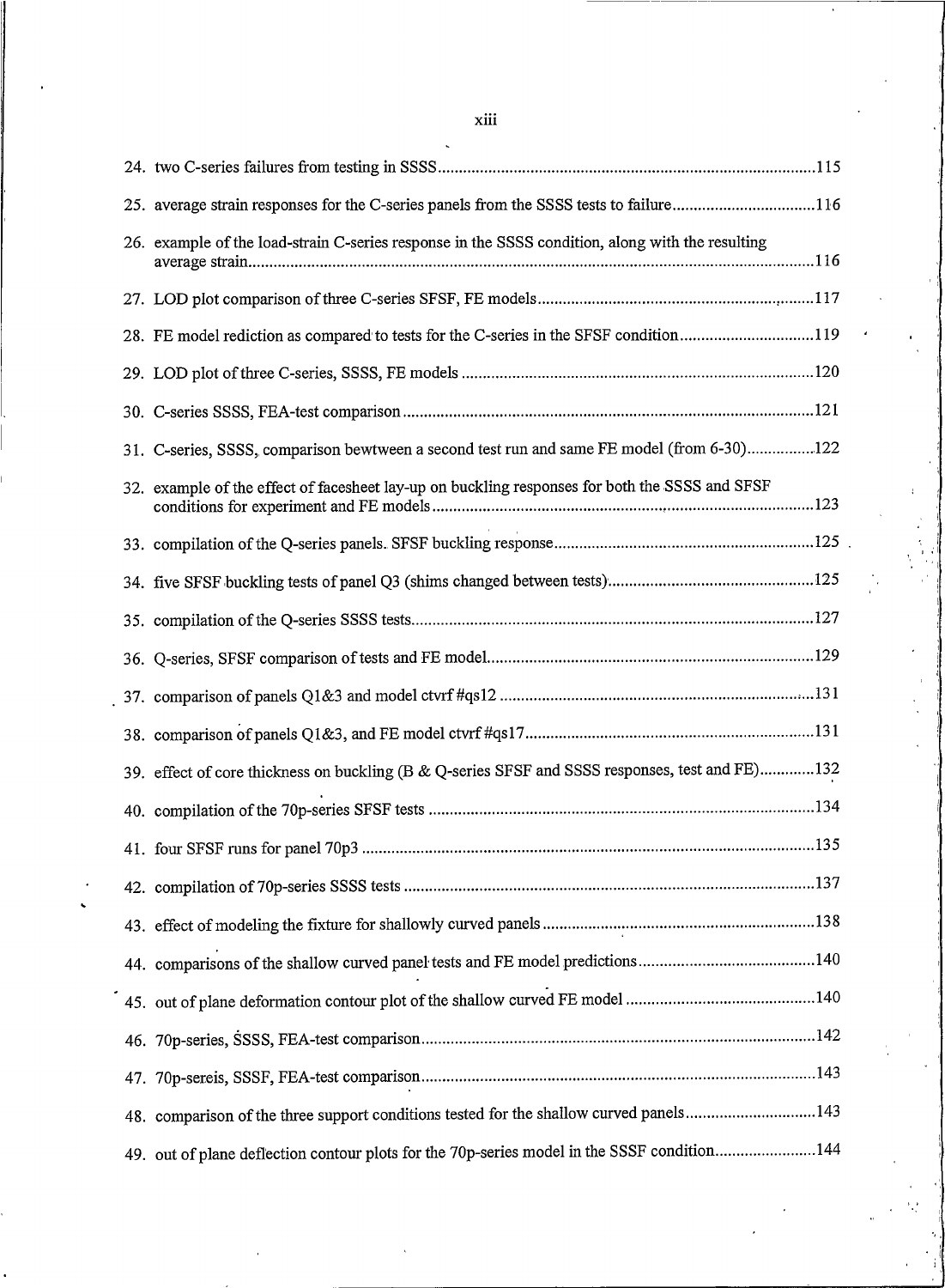| 55. example of a full results set for a deeply curved panel tested in the SSSS condition150      |  |
|--------------------------------------------------------------------------------------------------|--|
|                                                                                                  |  |
|                                                                                                  |  |
| 58. comparison between a deeply curved panel and FE model in the SSSS condition 155              |  |
|                                                                                                  |  |
| 60. effect of curvature on the FE stability loads of SFSF support condition sandwich panels158   |  |
| 61. effect of curvature on the buckling and FE modeling of sandwich panels (SSSS condition)159   |  |
| 62. combined effect of curvature and fixture modeling on the buckling response of SSSS panels159 |  |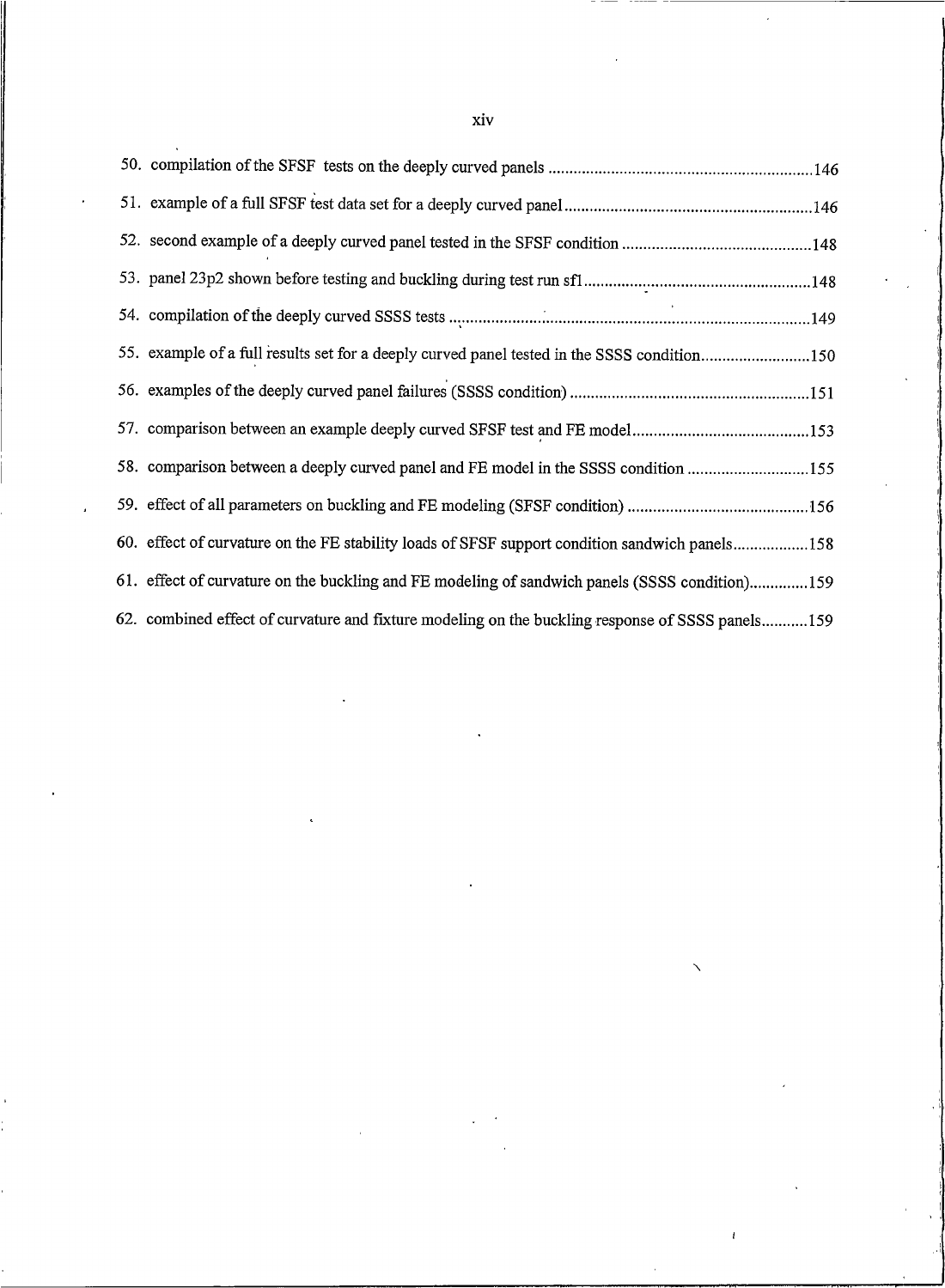#### **ABSTRACT**

This thesis reports on a series of experimental and finite element modeling studies of sandwich panels typical of wind turbine blade construction. Buckling is a common failure mode in composite structures such as fiberglass wind turbine blades and sandwich construction is often employed in sensitive areas to increase buckling resistance with minimum weight and cost. The panels were flat or curved with fiberglass facesheets and balsa cores. The primary objective of the study was to investigate the accuracy of linear and nonlinear finite element buckling predictions for panels of this type.

Modeling procedures used for composite structures like blades often utilize linear eigenbuckling and geometrically nonlinear incremental buckling analyses. Often, the nonlinear model used the linear mode shape to perturb the model and to produce a buckling shape on the perfect geometry. The present study uses the random nodal displacement perturbation method for the nonlinear analysis which is entirely independent of the linear mode shape. The random perturbation method can be used for complicated structures and does not impose a mode shape on the model which may or may not be correct. Both methods, linear and nonlinear, were validated with buckling experiments on idealized blade substructures: curved and flat fiberglass/balsa sandwich shells. Five different series of panels were tested incorporating changes to four parameters: support conditions (simple-free-simple-free and four sided simply supported), radius of curvature (flat, shallow and deep), facesheet lay-up, and core thickness.

Good correlation between tests and shell element FE modeling was found for both the linear and nonlinear cases for the critical buckling loads for most models. Good correlation was also found for the early postbuckling response, with late postbuckling strains becoming invalid and deflections being rough approximations after some response shift (mode shift or mesh rippling). Certain combinations of numerical and/or structural parameters were found to present problems to some of the analysis techniques. The combination of curvature and free side edges caused problems for predicting the correct critical buckling mode for both the linear and nonlinear analyses. Deep curvatures and high mesh densities also caused problems predicting the correct mode shape for four sided simply supported panels. Complex boundary conditions tended to compound these problems. Proper modeling of the boundary conditions was found to be critical for accurate results, especially for the curved panels. In this study, this required modeling the load supports of the test fixture. Finally, closed form solutions found in the literature had poor correlation for both critical buckling loads and mode shapes.

The random nodal displacement perturbation method was found to have several general characteristics. First, it tended to give conservative results as compared to the linear models. A statistical study demonstrated relatively consistent results with a standard deviation of 3.7% (down to 2.2% for smooth responses). The random method also tended to exacerbate any problems encountered with all nonlinear models, such as snap-through critical buckling responses, mode shifts to non-symmetric shapes and mesh rippling behavior. Additionally, a model would occasionlly pass the critical buckling mode and continue loading until finally buckling into a higher mode shape. These last two problems were a function of the average size of the perturbations (slight for the mode shifts, significant for snap-through and higher buckling modes). Finally, large perturbations would sometimes violate curvature requirements for sandwich modeling due to high local curvatures caused by the random displacements.

It is recommended that both linear and nonlinear random perturbation method analyses be run for sandwich structures with curvature or complex boundary conditions. The more conservative result of the two is generally the more accurate. If the nonlinear model buckles in a higher mode shape at a significantly higher critical buckling load, another nonlinear run is necessary to confirm the mode shape.

Numerical parametric studies were also performed to establish FE modeling guidelines for buckling analyses. In addition to the conclusions above several other observations were made. The effect of using sandwich modeling is very significant even for relatively thin cores. The analyses are not particularly sensitive to the core properties, only the approximate range is required for good predictions. The effects of angled loads up to 10% higher on one side are not significant. The mixed element model (solid brick element core and shell facesheets) did not provide accurate predictions (twice the experimental and shell predicted loads).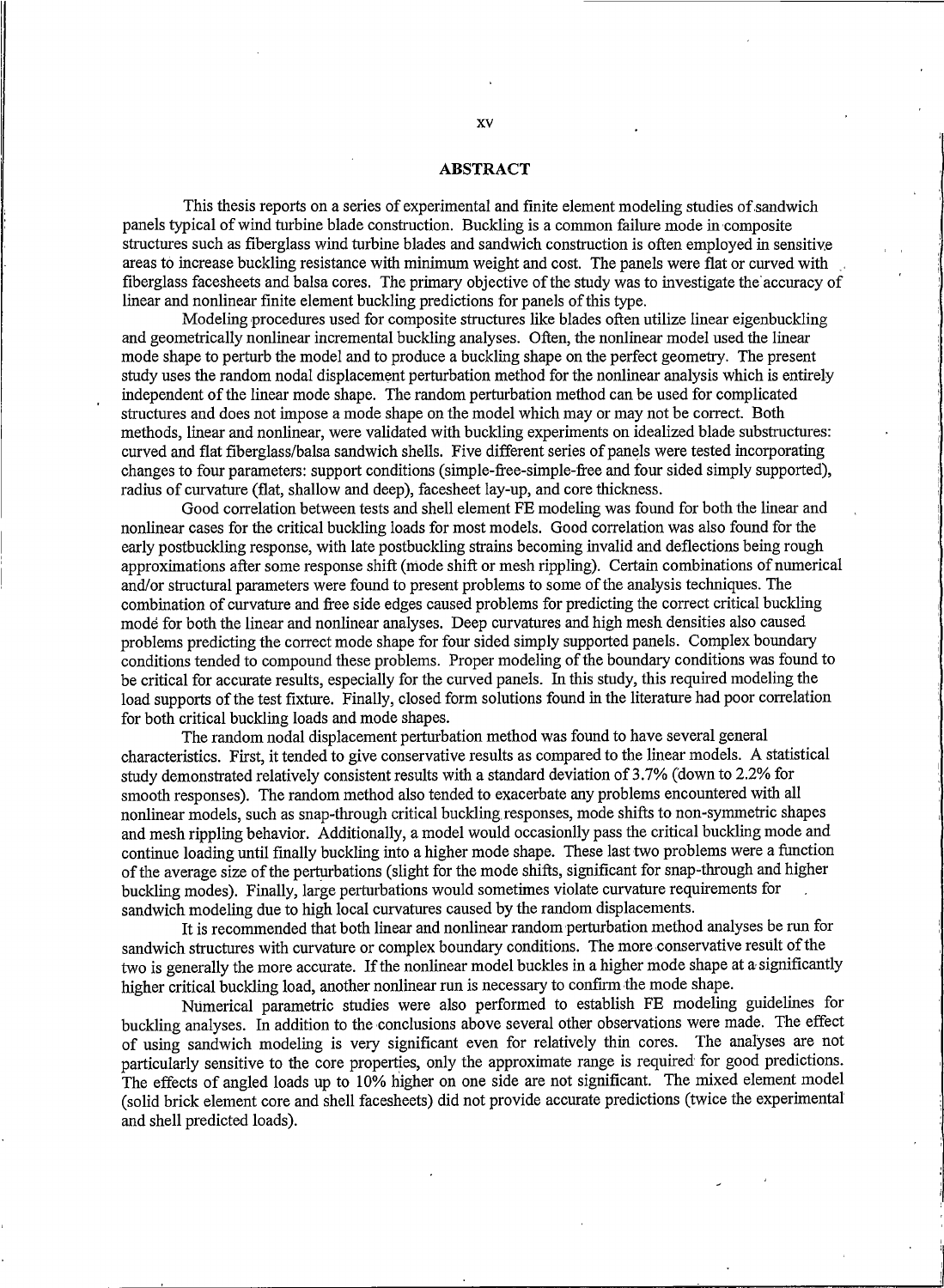#### Chapter 1

#### **INTRODUCTION**

<span id="page-17-0"></span>While wind power offers great potential in the United States, it currently provides only small amounts of localized energy within the United States [Sesto and Ancona (1995)]. To cultivate wind energy as a widespread renewable, alternative energy source, its cost per kilowatt must be reduced. One factor directly affecting cost is blade weight. Lower weight blades will produce more efficient systems with lighter weight support structures, thereby reducing cost. Current blades are constructed of laminated wood or fiber reinforced plastic materials (referred to as FRPs or composites hereafter). Blades are constructed with a hollow airfoil shell structure [McKittrick et al. (1999)]. Blade structure and design are important elements in the affordability of wind power. The blades are subjected to complex fatigue load spectra, extreme wind loads, and possible impacts during their lifetime of use. Most composite blades tend to be designed conservatively and heavier than necessary, due to the complicated analyses and load-material response predictions required to obtain more accurate results. Among FRPs, fiberglass systems have become popular as blade materials due to their lower cost.

Composite FRPs consist of fibers with high strength and stiffness bonded into a thermoset or thermoplastic polymer matrix. The fibers are usually arranged into layers in an XY plane, creating a shell structure. Within the XY plane, the fibers can be random (continuous or discontinuous strands) or directional (unidirectional or multidirectional). Most FRP structures use unidirectional fiber layers, oriented to resist various loads, arranged to create an orthotropic or even anisotropic shell structure [Jones (1975)]. Since FRPs have high in-plane strength and stiffness, these shells are often thin. Large, thin, unsupported shell structures tend to buckle under compression loads well below their compressive strength due to geometric instability.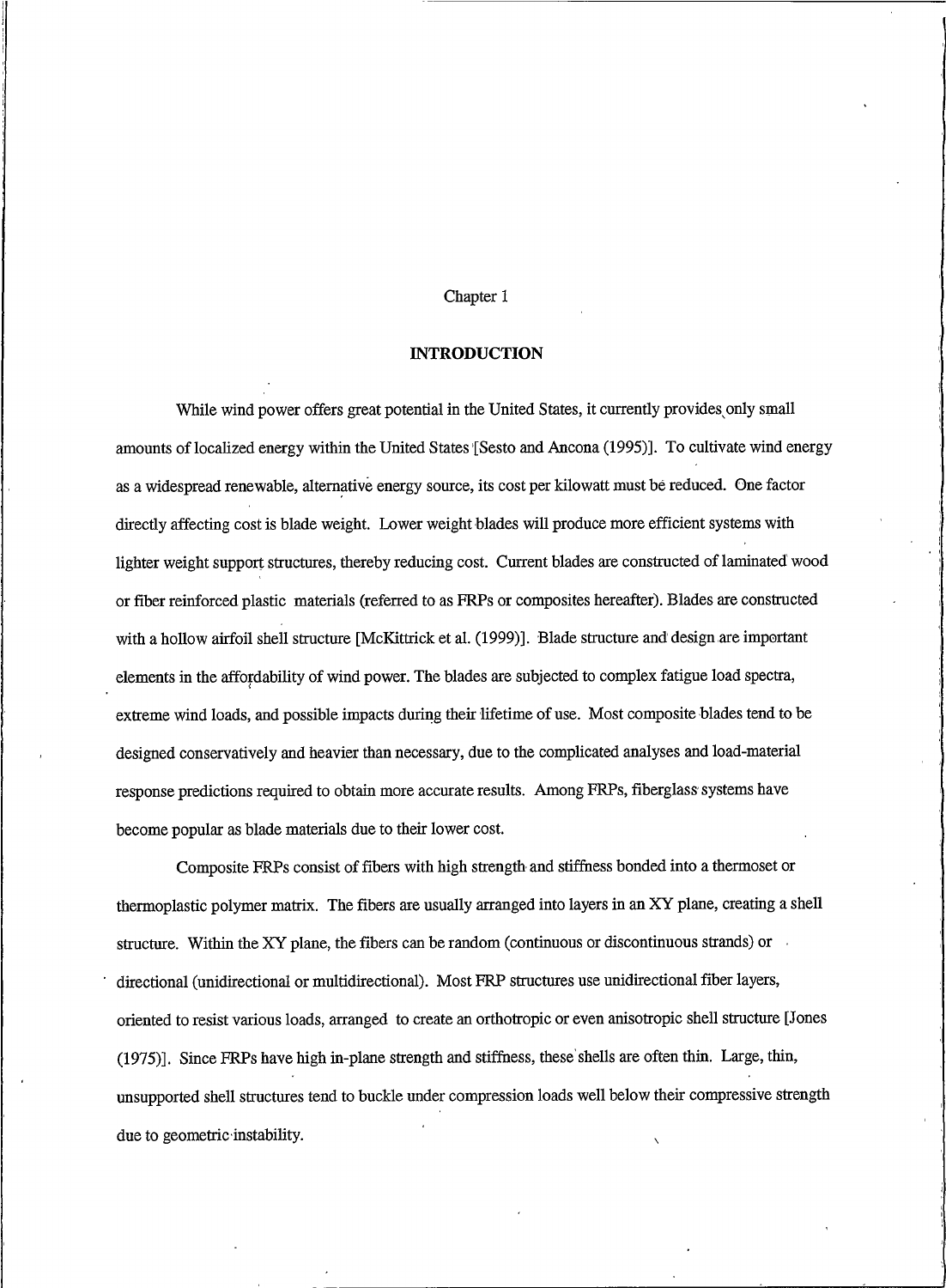To combat the buckling problem, the skin thickness is increased. The extra thickness raises the moment of inertia (I<sub>i</sub>), and hence, also the bending stiffness (D<sub>ii</sub>). Two major methods are used to add bending stiffness without adding significant weight: skin stiffeners and sandwich construction. Skin stiffeners add another shell structure in the XZ plane, creating a 'T' or 'I' shaped structure. Sandwich construction utilizes a lightweight material, called the core material, surrounded by the stiffer, thinner shell material, termed face sheets. A composite facesheet sandwich construction diagram is shown in Figure 1-1. Typical core materials include balsa, honeycomb and foam. Most fiberglass wind turbine blades use both methods to increase the bending stiffness of the blade.



Figure 1-1. sandwich construction

The MSU Composites Group fiberglass AOC15/50 wind turbine blade design is shown in Figure 1-2. The span (skin stiffener) ties the windward and leeward shells together to increase the global bending stiffness of the blade. The sandwich construction on the trailing edge (which undergoes compression under wind loads), mitigates local shell buckling of the relatively flat airfoil surfaces under extreme wind loads.



Figure 1-2. CAD drawing of the MSU fiberglass AOC15/50 wind turbine blade design with a cross section.